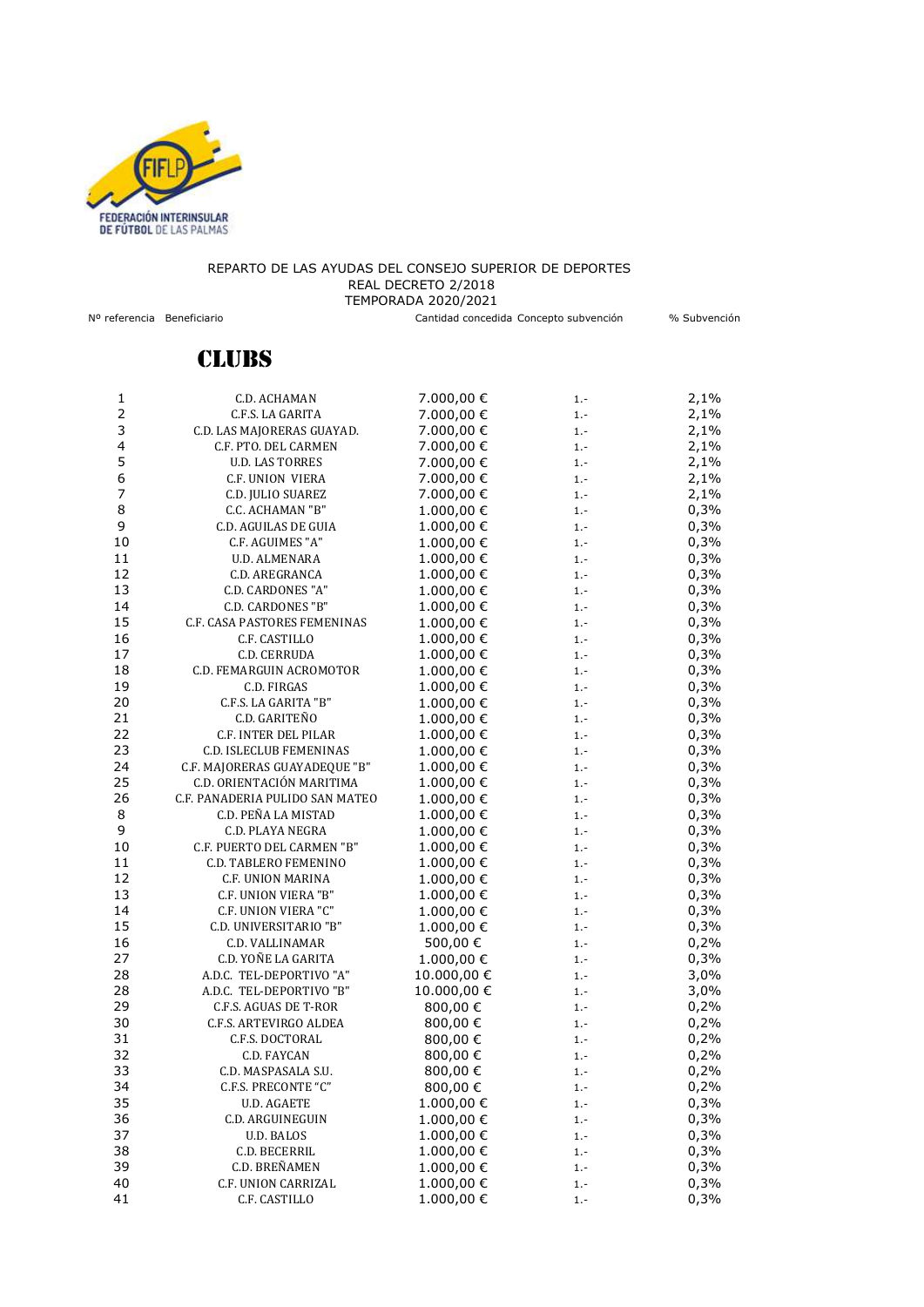| 42  | U.J. COSTA AYALA            | 1.000,00€  | $1. -$ | 0,3% |
|-----|-----------------------------|------------|--------|------|
| 43  | C.D. EL COTILLO             | 1.000,00€  | $1 -$  | 0,3% |
| 44  | C.D, DORAMAS                | 1.000,00€  | $1 -$  | 0,3% |
| 45  | C.F. ESTRELLA "A"           | 1.000,00€  | $1. -$ | 0,3% |
| 46  | C.D. GOLETA                 | 1.000,00 € | $1 -$  | 0,3% |
| 47  | C.D. HERBANIA               | 1.000,00 € | $1 -$  | 0,3% |
| 48  | C.D. INGENIO                | 1.000,00 € | $1 -$  | 0,3% |
| 49  | C.D. LAS LONGUERAS          | 1.000,00 € | $1 -$  | 0,3% |
| 50  | C.D. MASPALOMAS             | 1.000,00 € | $1 -$  | 0,3% |
| 51  | C.F.U. PEDRO HIDALGO        |            |        | 0,3% |
| 52  |                             | 1.000,00 € | $1 -$  |      |
|     | <b>U.D. SAN ANTONIO</b>     | 1.000,00 € | $1 -$  | 0,3% |
| 53  | C.F. SAN BARTOLOME          | 1.000,00 € | $1. -$ | 0,3% |
| 54  | C.D. SAN ISIDRO A.D.        | 1.000,00 € | $1 -$  | 0,3% |
| 55  | C.D. SAN PEDRO MARTIR       | 1.000,00 € | $1 -$  | 0,3% |
| 56  | C.D. TABLERO                | 1.000,00 € | $1 -$  | 0,3% |
| 57  | C.D. TAHICHE                | 1.000,00€  | $1. -$ | 0,3% |
| 58  | U.D. TEROR BALM. "A"        | 1.000,00 € | $1 -$  | 0,3% |
| 59  | C.D. U. SUR YAIZA           | 1.000,00€  | $1 -$  | 0,3% |
| 60  | U.D. VALLESECO              | 1.000,00€  | $1 -$  | 0,3% |
| 61  | <b>U.D. VALSEQUILLO</b>     | 1.000,00€  | $1 -$  | 0,3% |
| 62  | REAL CLUB VICTORIA          | 1.000,00€  | $1 -$  | 0,3% |
| 63  | C.D. UNION ABRISAJAC        | 800,00€    | $1 -$  | 0,2% |
| 64  | C.F. AGUIMES                | 800,00 €   | $1 -$  | 0,2% |
| 65  | <b>C.D. ARENA FUTBOLTEC</b> | 800,00 €   | $1 -$  | 0,2% |
| 66  | C.D. ARINAGA                |            |        | 0,2% |
|     |                             | 800,00 €   | $1 -$  |      |
| 67  | C.D. U.D. ARTENARA          | 800,00 €   | $1 -$  | 0,2% |
| 68  | C.D. U.C. BAÑADEROS         | 800,00 €   | $1 -$  | 0,2% |
| 69  | <b>U.D. BARRIAL</b>         | 800,00€    | $1 -$  | 0,2% |
| 70  | C.D. CALERO-VITALDENT       | 800,00 €   | $1 -$  | 0,2% |
| 71  | <b>C.D. CARDONES</b>        | 800,00€    | $1 -$  | 0,2% |
| 72  | C.F. CASA PASTORES          | 800,00€    | $1 -$  | 0,2% |
| 73  | C.D. CASABLANCA             | 800,00 €   | $1 -$  | 0,2% |
| 74  | C.D. SAUCILLO               | 800,00 €   | $1 -$  | 0,2% |
| 75  | <b>C.D. CERCADOS ESPINO</b> | 800,00 €   | $1. -$ | 0,2% |
| 76  | C.D. CERRUDA                | 800,00€    | $1 -$  | 0,2% |
| 77  | C.D. DANIEL CARNEVALI       | 800,00€    | $1 -$  | 0,2% |
| 78  | C.D. FIRGAS                 | 800,00€    | $1. -$ | 0,2% |
| 79  | C.D. GALDARCLUBS K.M.       | 800,00 €   | $1. -$ | 0,2% |
| 80  | C.F.S. LA GARITA            | 800,00€    | $1 -$  | 0,2% |
| 81  | C.D. GUAYARMINA             | 800,00 €   | $1. -$ | 0,2% |
| 82  | U.D. GUIA SUB-23            |            |        | 0,2% |
|     |                             | 800,00 €   | $1. -$ |      |
| 83  | <b>U.D. LAS HUESAS</b>      | 800,00€    | $1 -$  | 0,2% |
| 84  | C.F. INTER DEL PILAR        | 800,00€    | $1. -$ | 0,2% |
| 85  | C.F. JOVERO LAS ROSAS       | 800,00€    | $1 -$  | 0,2% |
| 86  | C.D. JUAN GRANDE            | 800,00 €   | $1. -$ | 0,2% |
| 87  | C.D. LOMO BLANCO            | 800,00€    | $1. -$ | 0,2% |
| 88  | C.F. LAS MAJORERAS G.       | 800,00 €   | $1. -$ | 0,2% |
| 89  | U.D. MUELLE GRANDE J.       | 800,00€    | $1 -$  | 0,2% |
| 90  | C.D. P.C. VECINDARIO        | 800,00 €   | $1 -$  | 0,2% |
| 91  | A.D.U.D. PILETAS            | 800,00 €   | $1 -$  | 0,2% |
| 92  | REAL SPORTING SAN JOSE      | 800,00€    | $1 -$  | 0,2% |
| 93  | U.D. SAN NICOLAS            | 800,00 €   | $1 -$  | 0,2% |
| 94  | C.D. SAN PEDRO ATALAYA      | 800,00 €   | $1 -$  | 0,2% |
| 95  | C.D. SAN PEDRO MARTIR "B"   | 800,00 €   | $1 -$  | 0,2% |
| 96  | <b>C.D. STREET CANARIAS</b> | 800,00 €   | $1. -$ | 0,2% |
| 97  | U.D. TASARTE S.C.           | 800,00 €   | $1 -$  | 0,2% |
| 98  | U.D. TELDE                  | 800,00 €   |        | 0,2% |
| 99  |                             |            | $1 -$  | 0,2% |
|     | C.F. UNION MARINA           | 800,00 €   | $1 -$  |      |
| 100 | C.F. UNION VIERA "B"        | 800,00 €   | $1 -$  | 0,2% |
| 101 | C.D. UNIVERSITARIO          | 800,00 €   | $1 -$  | 0,2% |
| 102 | C.F. ALTAVISTA              | 800,00 €   | $1 -$  | 0,2% |
| 103 | C.D. ARRECIFE               | 800,00 €   | $1. -$ | 0,2% |
| 104 | C.D. FUTBOL PDC 2016        | 800,00 €   | $1. -$ | 0,2% |
| 105 | C.F. HARIA                  | 800,00 €   | $1 -$  | 0,2% |
| 106 | C.D. ORIENTACION MARITIMA   | 800,00€    | $1 -$  | 0,2% |
| 107 | F.C. PUERTO DEL CARMEN      | 800,00 €   | $1 -$  | 0,2% |
| 108 | C.F. SPORTING TIAS          | 800,00 €   | $1 -$  | 0,2% |
| 109 | C.D. TEGUISE                | 800,00 €   | $1 -$  | 0,2% |
| 110 | U.D. TINAJO                 | 800,00 €   | $1. -$ | 0,2% |
| 111 | C.D. TITE                   | 800,00 €   | $1. -$ | 0,2% |
| 112 | C.D. CHILEGUA               | 800,00€    | $1. -$ | 0,2% |
|     |                             |            |        |      |